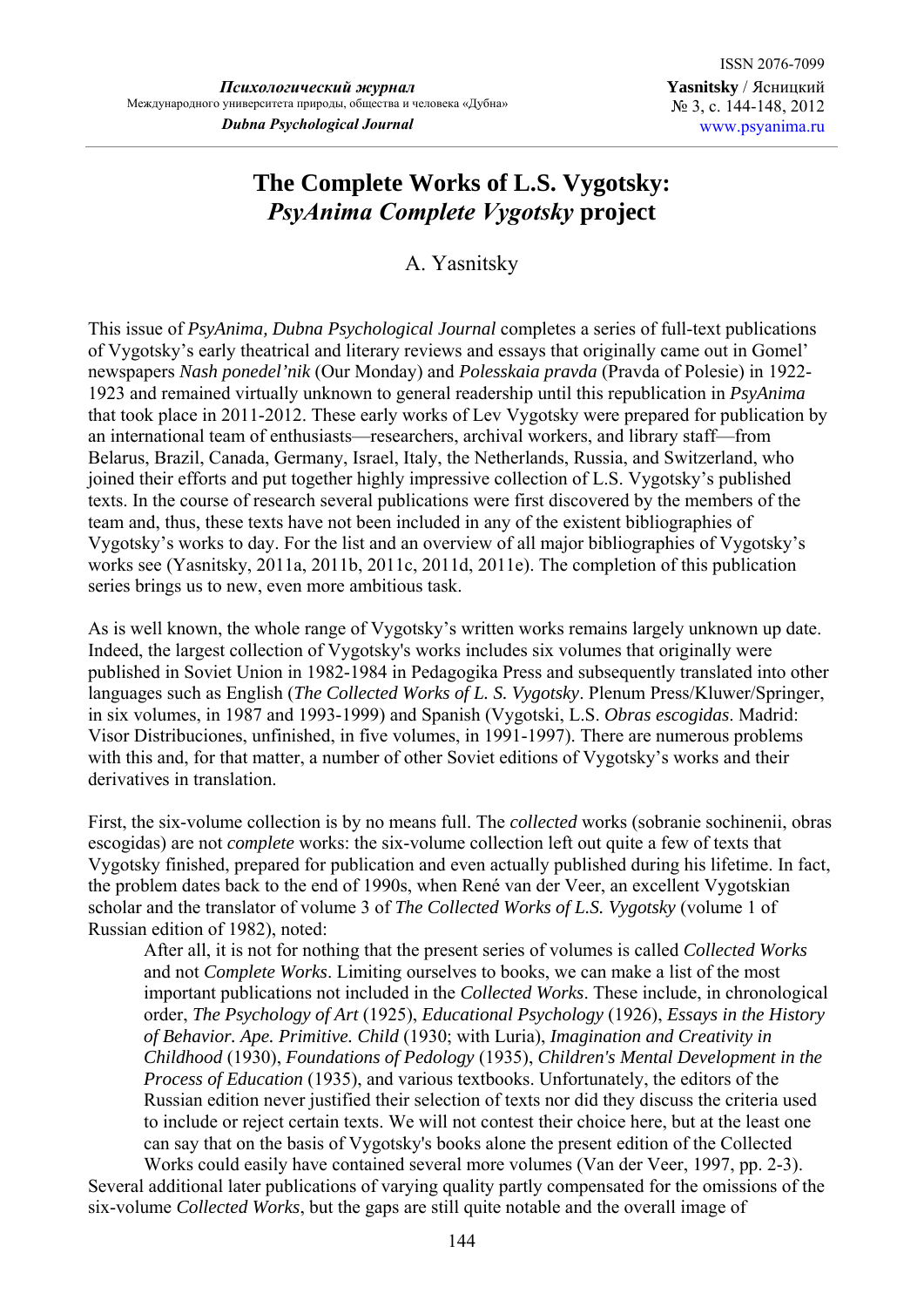Vygotsky's scientific legacy that we have construed on the basis of these texts available to us is pretty much lopsided.

Second, the six volume collected works and the majority of other Soviet publications that incidentally were used for translations into other languages appear highly unreliable and untrustworthy as long as the quality and integrity of presentation of Vygotsky's original text is concerned. In addition to general discussion of omissions, distortions and outright falsifications made by the editors of Vygotsky's works who censored and manipulated with the original text (Keiler, 20[1](#page-1-0)2a, 2012b, 2012c, 2012d; Van der Veer & Yasnitsky, 2011)<sup>1</sup> a series of recent historiographical and textological publications demonstrated these numerous distortions of Vygotsky's original words and ideas in publications of *(Historical) Meaning of psychological crisis* (Zavershneva & Osipov, 2010, 2012a, 2012b), *Tool and sign* (Cole, 2012; Goldberg, 2012; Kellogg & Yasnitsky, [2](#page-1-1)011; Van der Veer, 2012; Yasnitsky, 2011b, 2012a, 2012b)<sup>2</sup>, and *Thinking and speech* (Mecacci, 1990; Mecacci & Yasnitsky, 2011). In addition, there are serious reasons to question the integrity of the *History of the development of higher mental functions* the title of a manuscript that never occurs among Vygotsky's bibliographies that he wrote during his lifetime and that appears a product of editorial intervention and mere combination of two unrelated Vygotsky's manuscripts of the end of his "instrumental" period of 1920s (Yasnitsky, 2011b, 2011c, 2011d, 2011e).

Third, the distortions of Soviet publications of Vygotsky's texts were additionally aggravated by yet further, virtually inevitable "losses in translation" that appear in Vygotsky's translated works. The issue of the transnational migration of Vygotsky's texts, the "import" of Vygotskian ideas, and associated difficulties of yet further mutation and distortion of his scientific legacy alienated from its original social and cultural context has recently become a major topic of critical research on North American (Keiler, 2002; Miller, 2011; Valsiner, 1988; Valsiner & Van der Veer, 1993), Brazilian (Prestes, 2010; Prestes & Tunes, 2012), and West European (Mecacci, 2006, 2012a, 2012b) self-proclaimed "Vygotskian" traditions. These numerous research traditions are typically scrutinized in the critical studies that question the various "versions" and "multiple readings" of Vygotsky and propose to overcome these numerous digressions from original Vygotsky's contribution by getting back to the original sources in order to re-establish Vygotskian science the way it was historically developing towards its most mature and advanced forms (Yasnitsky, 2012c).

All these concerns and considerations about the integrity and reliability of available Vygotsky's texts have brought to life a new editorial project that is partially sustained by the editorial team of this journal.

We are happy to present and by all means support a new initiative of a group of international scholars from all over the world, who launched the hyper-ambitious and unprecedented enterprise— *The Complete Works of L.S. Vygotsky* that was previously announced and is now known under the shortened and somewhat informal name *PsyAnima Complete Vygotsky[3](#page-1-2)* .

 $\overline{a}$ 

<span id="page-1-0"></span><sup>&</sup>lt;sup>1</sup> See open access publication at <http://link.springer.com/article/10.1007/s12124-011-9172-9/fulltext.html> or <http://link.springer.com/content/pdf/10.1007%2Fs12124-011-9172-9> (alternatively, at <http://www.springerlink.com/content/278j5025767m2263/fulltext.html>or http://www.springerlink.com/content/[2](http://www.springerlink.com/content/278j5025767m2263/fulltext.pdf)78j5025767m2263/fulltext.pdf)

<span id="page-1-1"></span>Most of these materials are available at the web-site of PsyAnima, Dubna Psychological Journal at

<span id="page-1-2"></span><http://www.psyanima.ru/journal/2011/4/index.php> and http://www.psyanima.ru/journal/2012/1/index.php See<http://psyanimajournal.livejournal.com/3526.html>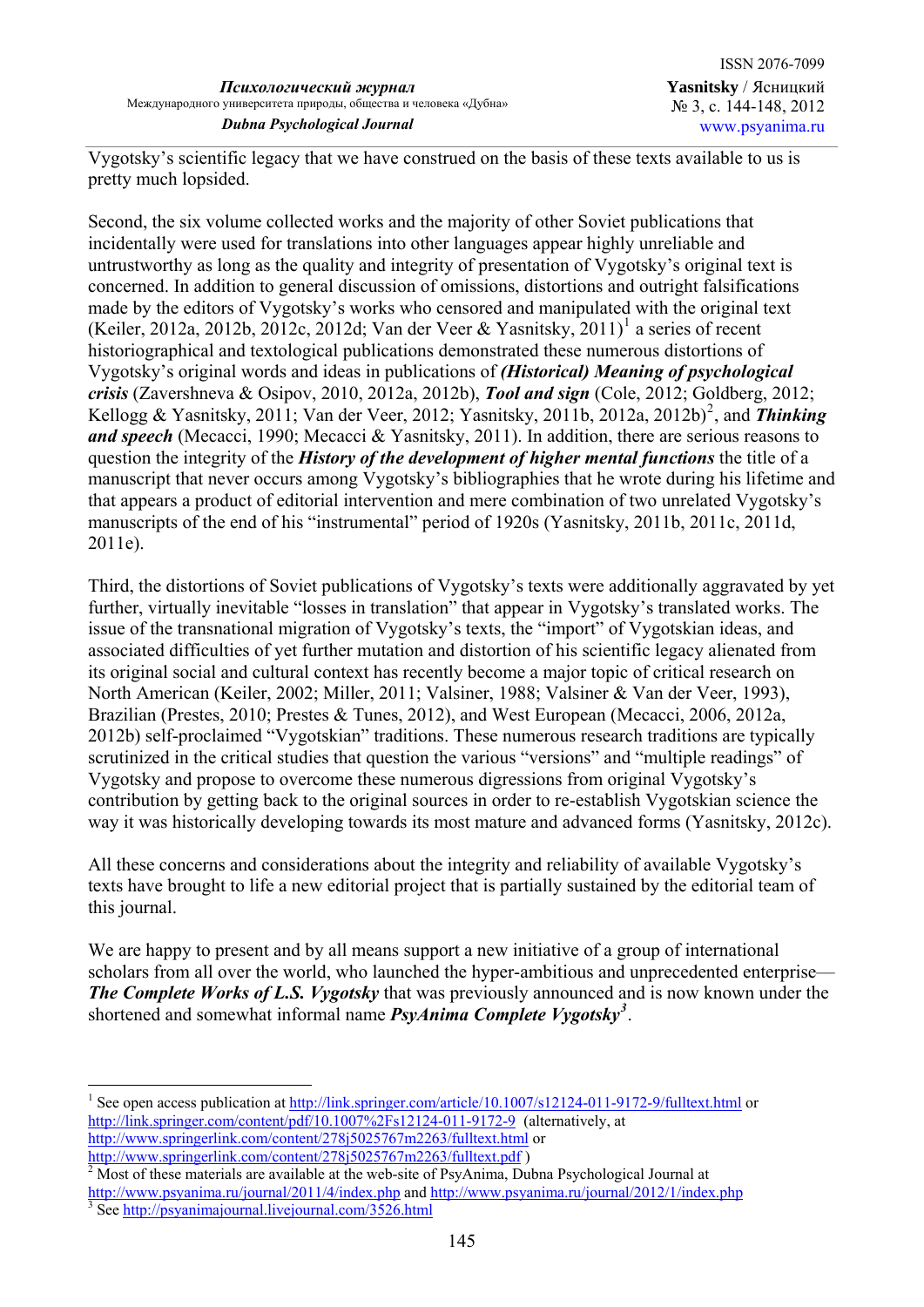As is well known, according to the copyright laws of the Russian Federation, all Vygotsky's works including those that were published during his lifetime are now considered as non-restricted open access materials. However, most original texts of their first editions are extremely rare and virtually inaccessible and, therefore, remain essentially unknown to the broad readership in East Europe and the rest of the world. In order to remedy this utterly intolerable situation with the scientific legacy of the classic of Soviet and Russian psychology and the most cited Russian psychologist all over the world a group of international scholars all over the globe shared their resources, and made first contribution to ongoing publication of The Complete Works of L.S. Vygotsky. This project involves three major interlinked and overlapping sets of activities.

First, all texts of Vygotsky's publications are scanned and uploaded online, where they are publicly accessible any time and free of charge. As of the end of 2012 more than a dozen of rare original publications of 1920s and 1930s have been released, for the ever growing list of new publications made under the banner of *PsyAnima Complete Vygotsky* project see <http://psyanimajournal.livejournal.com/3526.html> .

Second, all these scanned works are being converted into proofread and identical to the original scans searchable text files and subsequently published online in pdf format under the banner of "Special projects" of *PsyAnima, Dubna Psychological Journal* and, quite possibly, by a number of other international partner scholarly unions and organizations as well. For an example of such searchable pdf releases see the series of recent *PsyAnima, Dubna Psychological Journal* publications of early Vygotsky's theatrical and literary reviews<sup>[4](#page-2-0)</sup>.

Finally, all these releases of Vygotsky's works are accompanied with historical, textological, methodological, and theoretical studies and critical analyses—like those that are typically presented in the special issues of *PsyAnima, Dubna Psychological Journal*, that cumulatively should be understood as the layer of commentaries on Vygotsky's works provided by expert international scholars. All these activities constitute the three components of *PsyAnima Complete Vygotsky* project that is currently in progress.

Enormous work has already been done by an international team of participants of the project. However, a lot of work still remains to be done. Thus, we are inviting volunteers, partners, and sponsors to join this time-consuming and costly, yet highly noble and rewarding project: the first ever transnational, democratic, and freely accessible *The Complete Works of L.S. Vygotsky.*

 $\overline{a}$ 

<span id="page-2-0"></span><sup>&</sup>lt;sup>4</sup> See<http://www.psyanima.ru/journal/2011/4/2011n4a7/2011n4a7.pdf>; <http://www.psyanima.ru/journal/2012/1/2012n1a5/2012n1a5.1.pdf>; <http://www.psyanima.ru/journal/2012/3/2012n3a6/2012n3a6.1.pdf>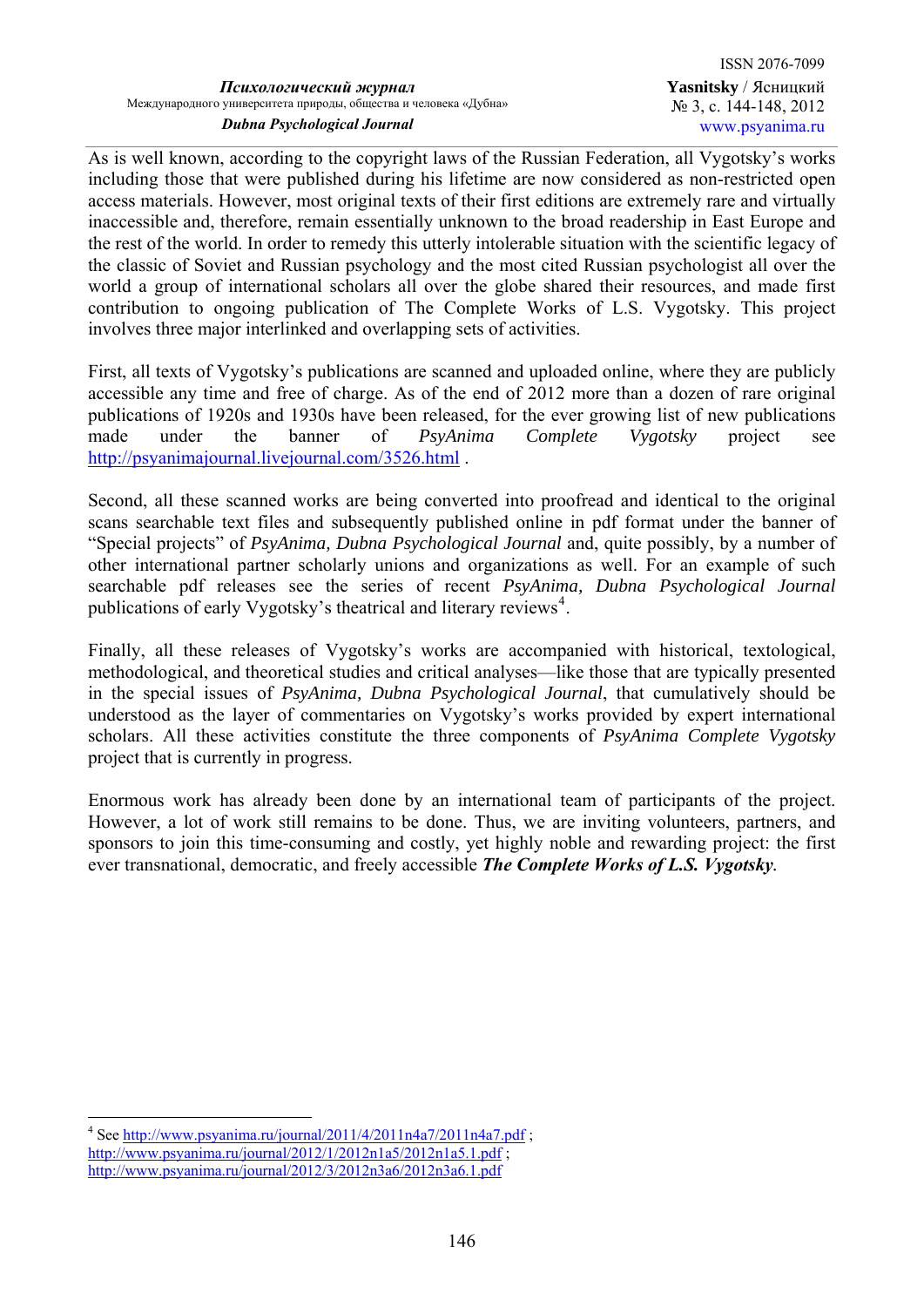## **References:**

- Cole, M. (2012). Comments on prior comments. *PsyAnima, Dubna Psychological Journal, 5*(1), 124-127.
- Goldberg, E. (2012). "Thank you for sharing this fascinating material very interesting". *PsyAnima, Dubna Psychological Journal, 5*(1), 118-120.
- Keiler, P. (2002). *Lev Vygotskij ein Leben für die Psychologie*. Weinheim: Beltz Verlag.
- Keiler, P. (2012a). "Cultural-historical theory" and "Cultural-historical school": From myth (back) to reality. *PsyAnima, Dubna Psychological Journal, 5*(1), 1-33.
- Keiler, P. (2012b). "Kulturhistorische Theorie" und "Kulturhistorische Schule": Vom Mythos (Zurück) zur Realität. *PsyAnima, Dubna Psychological Journal, 5*(1), 47-53.
- Keiler, P. (2012c). "Teoria Histórico-Cultural" e "Escola Histórico-Cultural": do Mito (de volta) à Realidade. *PsyAnima, Dubna Psychological Journal, 5*(1), 54-59.
- Keiler, P. (2012d). «Культурно-историческая теория» и «культурно-историческая школа»: От мифа (обратно) к реальности. *PsyAnima, Dubna Psychological Journal, 5*(1), 34-46.
- Kellogg, D., & Yasnitsky, A. (2011). The differences between the Russian and English texts of Tool and Sign in Child Development. Supplementary and analytic materials. *PsyAnima, Dubna Psychological Journal, 4*(4), 98-158.
- Mecacci, L. (1990). Edizioni e traduzioni di Pensiero e linguaggio (L. Mecacci, Trans.). In *Vygotskij, L. S. Pensiero e Linguaggio. Ricerche psicologiche* (pp. xv-xviii). Roma: Laterza.
- Mecacci, L. (2006). La psicologia russa e le scienze psicologiche e psichiatriche in Italia nella seconda metà del Novecento. *Toronto Slavic Quarterly, 17*.
- Mecacci, L. (2012a). Russian psychology and Italian psychology and psychiatry in the second half of 20 century. *PsyAnima, Dubna Psychological Journal, 5*(3), 81-87.
- Mecacci, L. (2012b). Русская психология и психология и психиатрия в Италии во второй половине ХХ века. *PsyAnima, Dubna Psychological Journal, 5*(3), 73-80.
- Mecacci, L., & Yasnitsky, A. (2011). Editorial changes in the three Russian editions of Vygotsky's "Thinking and Speech" (1934, 1956, 1982): Towards authoritative and ultimate English translation of the book. *PsyAnima, Dubna Psychological Journal, 4*(4), 159-187.
- Miller, R. (2011). *Vygotsky in perspective*. New York: Cambridge University Press.
- Prestes, Z. R. (2010). *Quando não é mais a mesma coisa. Análise de traduções de Lev Semionovitch Vigotski no Brasil. Repercussões no campo educacional.* Universidade de Brasília, Brasília.
- Prestes, Z. R., & Tunes, E. (2012). Works of Vygotsky and his translations: discussing some concepts. *Kul'turno-istorichekaia psikhologiia*(3), 80-85.
- Valsiner, J. (1988). *Developmental psychology in the Soviet Union*. Brighton, Sussex: Harvester Press.
- Valsiner, J., & Van der Veer, R. (1993). The encoding of distance: The concept of the zone of proximal development and its interpretations. In R. R. Cocking  $& K$ . A. Renninger (Eds.), *The development and meaning of psychological distance.* (pp. 35-62). Hillsdale, N.J.: Lawrence Erlbaum.
- Van der Veer, R. (1997). Some major themes in Vygotsky's theoretical work. An introduction. In R. W. Rieber & J. Wollock (Eds.), *The collected works of L. S. Vygotsky* (Vol. 3. Problems of the Theory and History of Psychology, pp. 1-7). New York, NY: Plenum Press.
- Van der Veer, R. (2012). Rukopisi ne goryat or do they? *PsyAnima, Dubna Psychological Journal, 5*(1), 133-138.
- Van der Veer, R., & Yasnitsky, A. (2011). Vygotsky in English: What still needs to be done. *Integrative Psychological and Behavioral Science, 45*(4), 475-493.
- Yasnitsky, A. (2011a). El Vygotskiy que (no) conocemos: Principales trabajos y cronología de su composición. Retrieved August 20, 2012, from [http://vygotski](http://vygotski-traducido.blogspot.ca/2012/07/yasnitskiy.html)[traducido.blogspot.ca/2012/07/yasnitskiy.html](http://vygotski-traducido.blogspot.ca/2012/07/yasnitskiy.html)